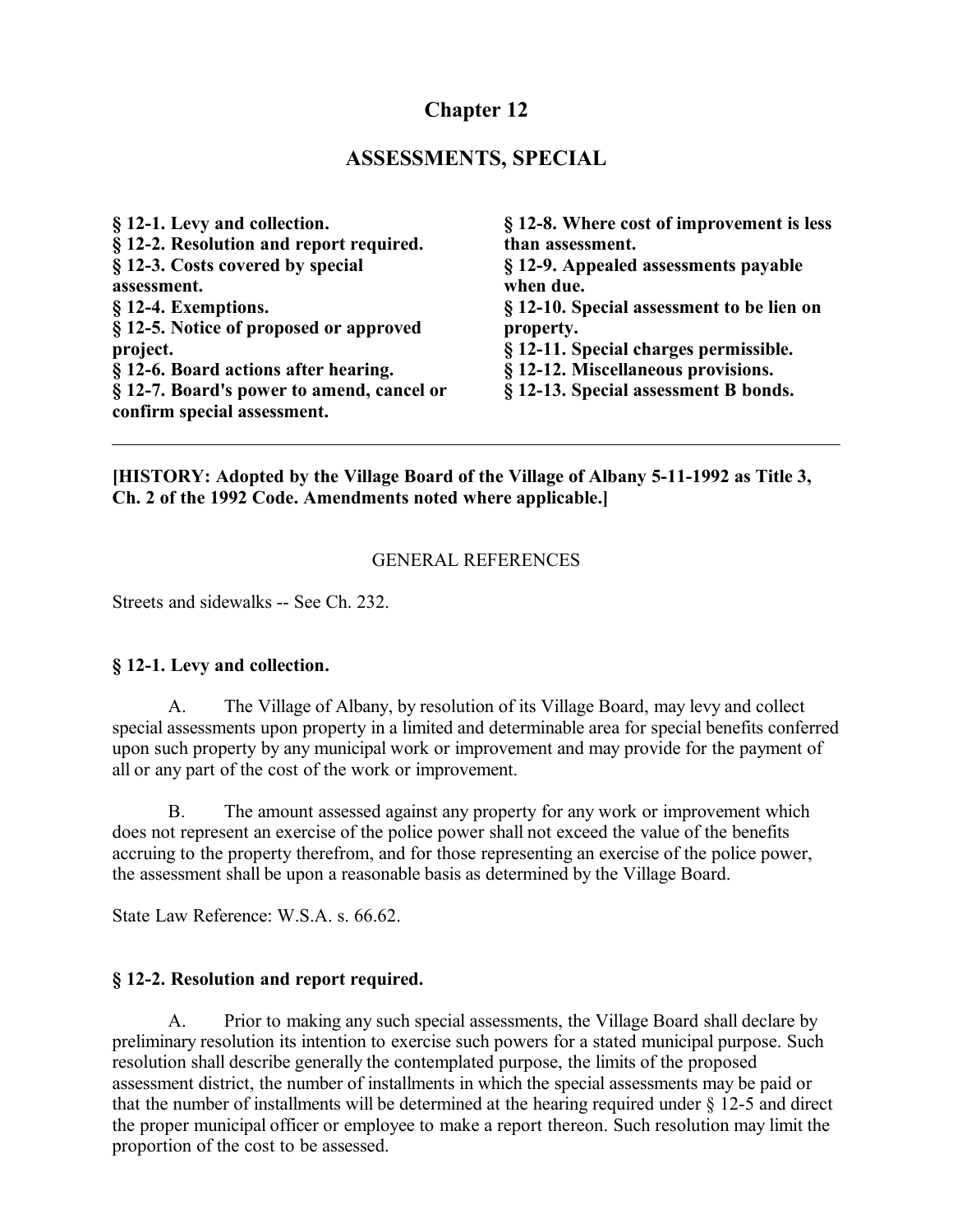- B. The report required by Subsection A shall consist of:
	- (1) Preliminary or final plans and specifications.
	- (2) An estimate of the entire cost of the proposed work or improvement.
	- (3) An estimate, as to each parcel of property affected, of:
		- (a) The assessment of benefits to be levied.
		- (b) The damages to be awarded for property taken or damaged.

(c) The net amount of such benefits over damages or the net amount of such damages over benefits.

(4) A statement that the property against which the assessments are proposed is benefited, where the work or improvements constitute an exercise of the police power. In such case the estimates required under Subsection B(3) shall be replaced by a schedule of the proposed assessments.

(5) A copy of the report when completed shall be filed with the Village Clerk-Treasurer for public inspection.

C. When the Village Board determines by resolution that the hearing on the assessments be held subsequent to the completion of the work or improvement or the rending of the service, the report required by W.S.A. s. 66.60(3) and Subsections A and B above shall contain a statement of the final cost of the work, service or improvement in lieu of an estimate of the cost.

#### **§ 12-3. Costs covered by special assessment.**

 The cost of any work or improvement to be paid in whole or in part by special assessment on property may include the direct and indirect cost thereof, the damages occasioned thereby, the interest on bonds or notes issued in anticipation of the collection of the assessments, a reasonable charge for the services of the administrative staff of the village and the cost of any architectural, engineering and legal services and any other item of direct or indirect cost which may reasonably be attributed to the proposed work or improvement. The amount to be assessed against all property for any such proposed work or improvement shall be apportioned among the individual parcels in the manner designated by the Village Board.

#### **§ 12-4. Exemptions.**

 If any property deemed benefited shall by reason of any provision of law be exempt from assessment therefor, such assessment shall be computed and shall be paid by the village.

#### **§ 12-5. Notice of proposed or approved project.**

On the completion and filing of the report required in  $\S 12{\text -}2B(5)$ , the Village Clerk-Treasurer shall give notice stating the nature of the proposed or approved work or improvement, the general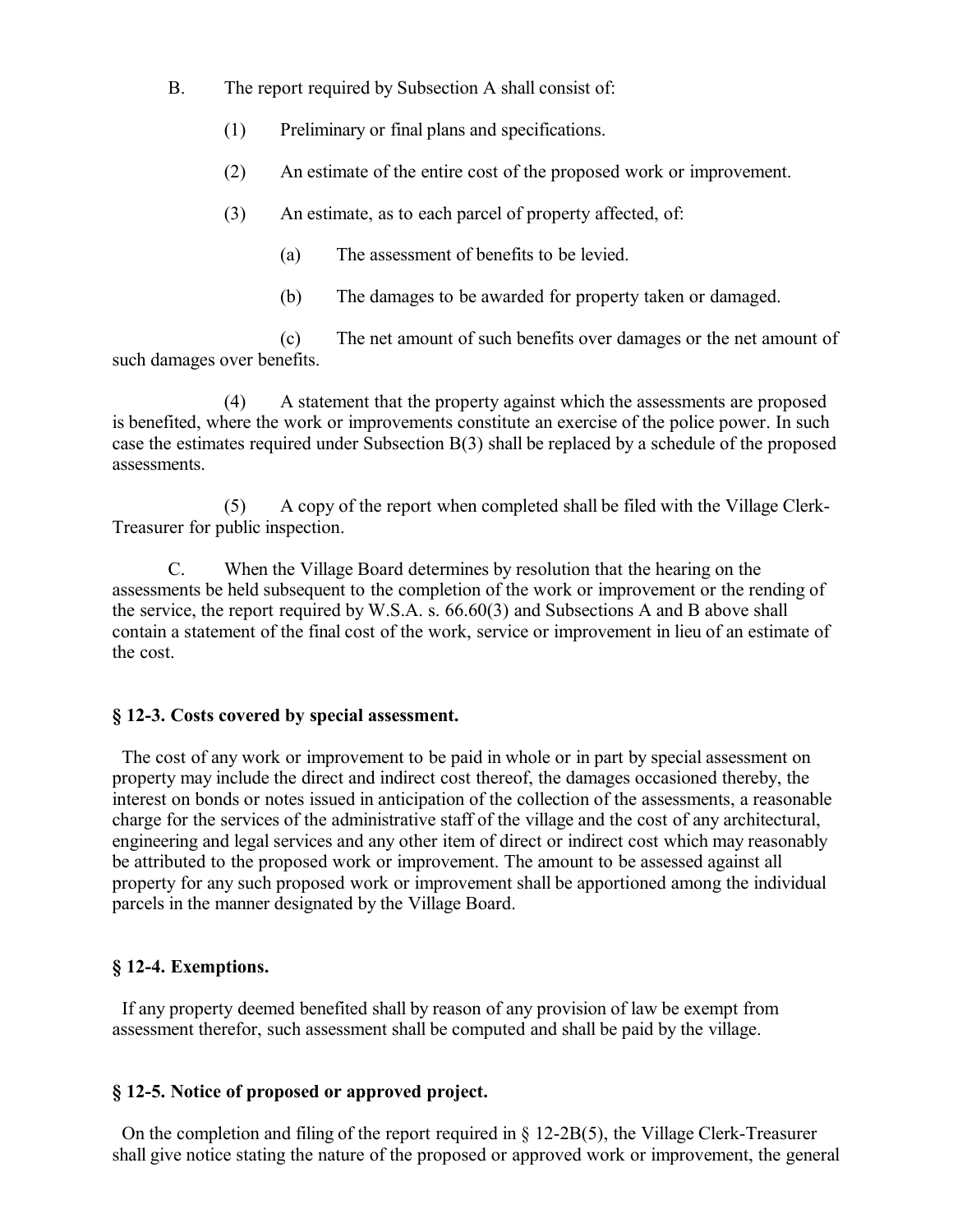boundary lines of the proposed assessment district, the place and time at which the report may be inspected and the place and time at which all interested persons, their agents or attorneys may appear before the Village Board or committee thereof and be heard concerning the matters contained in the preliminary resolution and report. Such notice shall be given either by publication in the official village newspaper or posted in not less than three public places within the village, and a copy of said notice shall be mailed to each interested person whose post office address is known. The hearing shall commence not less than 10 days and not more than 40 days after the publication or posting of said notice.

### **§ 12-6. Board actions after hearing.**

A. After the hearing, the Village Board may approve, disapprove, modify or refer the report to the designated officer or employee with such directions as it deems necessary to change the plans and specifications so as to accomplish a fair and equitable assessment.

B. If an assessment be made against any property and an award of compensation or damage be made in favor of the property, the Village Board shall assess only the difference between such assessment of benefits and the award of compensation or damage.

C. Approval prior to work.

(1) If the work or improvement has not been previously authorized or approved, the Village Board shall approve the work or improvement and by resolution direct that the same be done and paid for in accordance with the report finally approved.

(2) If the work or improvement has been approved by the Village Board or work commenced or completed prior to the filing of the report or prior to the hearing, then the Village Board shall by resolution confirm the report as made or modified and provide for payment in whole or in part by assessment.

D. The Village Clerk-Treasurer shall publish the final resolutions as required in  $\S$  12-5.

E. After the publication of the final resolution, any work or improvement provided for and not yet authorized shall be deemed fully authorized, and all awards of compensation or damage and all assessments made shall be deemed duly and properly made, subject to the right of appeal by W.S.A. s. 66.60(12), or any other applicable provision of law.

## **§ 12-7. Board's power to amend, cancel or confirm special assessment.**

 If after completion or after the receipt of bonds the actual cost of any work or improvement is found to vary materially from the original estimate or the assessment is void or invalid for any reason or if the Village Board determines to reconsider an assessment, it is empowered, after giving notice as required in § 12-5, to amend, cancel or confirm any prior assessment, and notice of this amending, canceling or confirming shall be given by the Village Clerk-Treasurer as provided in § 12-6.

## **§ 12-8. Where cost of improvement is less than assessment.**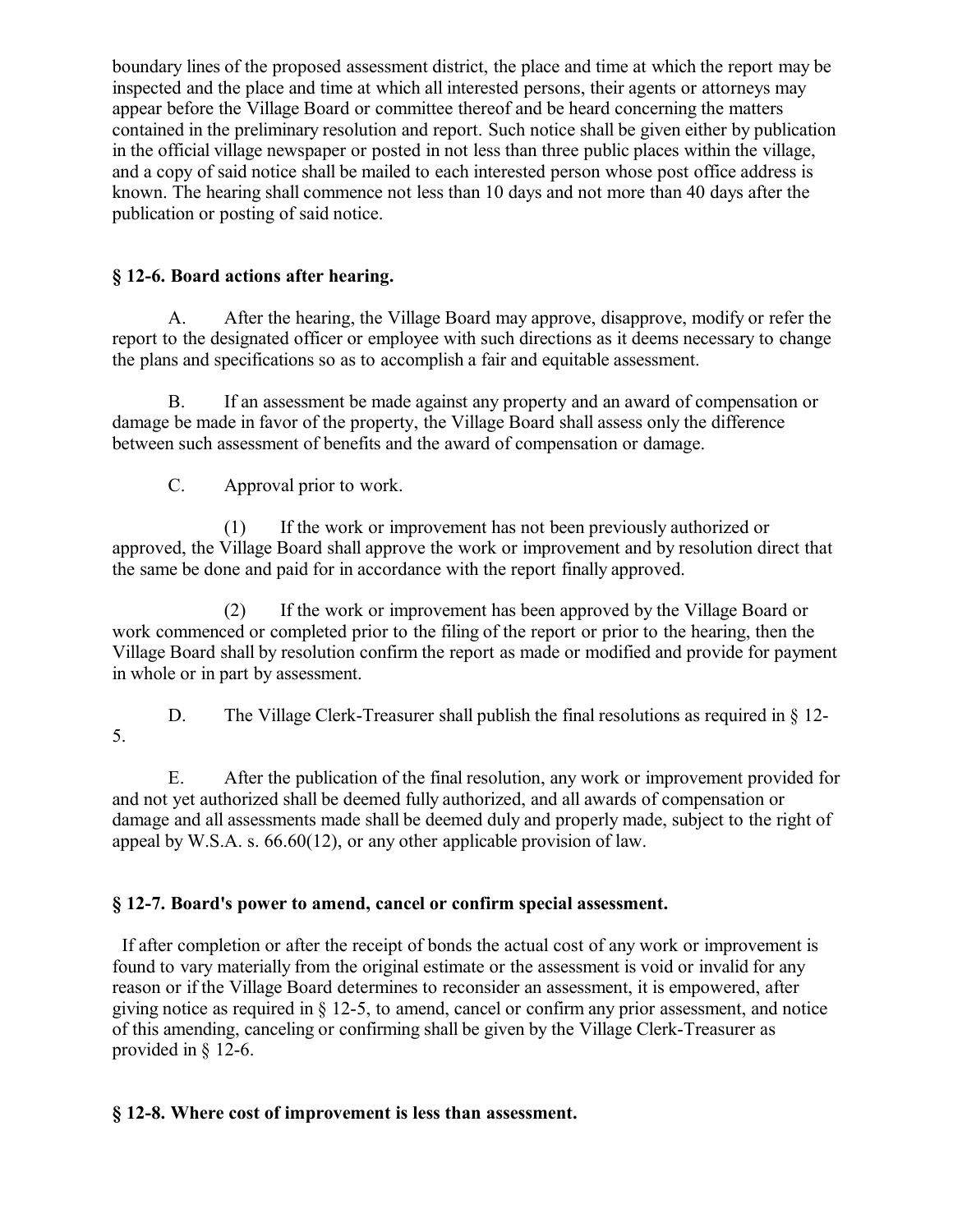If the cost of the work or improvement is less than the assessment levied, the Village Board, without notice or hearing, shall reduce each assessment proportionately. If the assessment has been paid either in part or in full, the village shall refund the property owner such overpayment.

### **§ 12-9. Appealed assessments payable when due.**

 Pursuant to W.S.A. s. 66.60(12)(f), it shall be a condition to the maintenance of any appeal that any assessment appealed shall be paid when due and payable and, upon default in payment, any such appeal shall be dismissed.

### **§ 12-10. Special assessment to be lien on property.**

 Pursuant to W.S.A. s. 66.60(15), any special assessment levied under this chapter shall be a lien on the property against which it is levied on behalf of the village. The Village Board shall provide for the collection of such assessments and may establish penalties for payment after the due date. The Village Board shall provide that all assessments not paid by the date specified shall be extended upon the tax roll as a delinquent tax against the property, and all proceedings in relation to the collection of such delinquent taxes shall apply to such assessment, except as otherwise provided by statute.

### **§ 12-11. Special charges permissible.**

A. In addition to all other methods provided by law, special charges for current services may be imposed by the Village Board by allocating all or part of the cost of the property served. Such may include snow and ice removal, weed elimination, street sprinkling, oiling or tarring, repair of sidewalks or curb and gutter, garbage and refuse disposal, sewer service and tree care or removal. The provision for notice of such charges shall be optional with the Village Board, except that in the case of street, sidewalk, curb or gutter repair, 20 days' notice shall be given, published in the village newspaper or by posting such notice in three places in the village, and a copy of such notice mailed to every interested person whose post office address is known at least 10 days before the hearing or proceeding. Such notice shall specify that on a certain date a hearing will be held by the Village Board as to whether the service in question shall be performed. Amounts less than \$100 shall be paid in one installment.

B. Such special charges shall not be payable in installments. If not paid within the period fixed by the Village Board, such delinquent charge shall become a lien as provided in § 12- 10.

C. Section 12-2A shall not be applicable to proceedings under this section.

State Law Reference: W.S.A. s. 66.60(16).

### **§ 12-12. Miscellaneous provisions.**

A. If any assessment or charge levied under this chapter is invalid because such statutes are found to be unconstitutional, the Village Board may thereafter reassess such assessment or charge pursuant to the provisions of any applicable law.